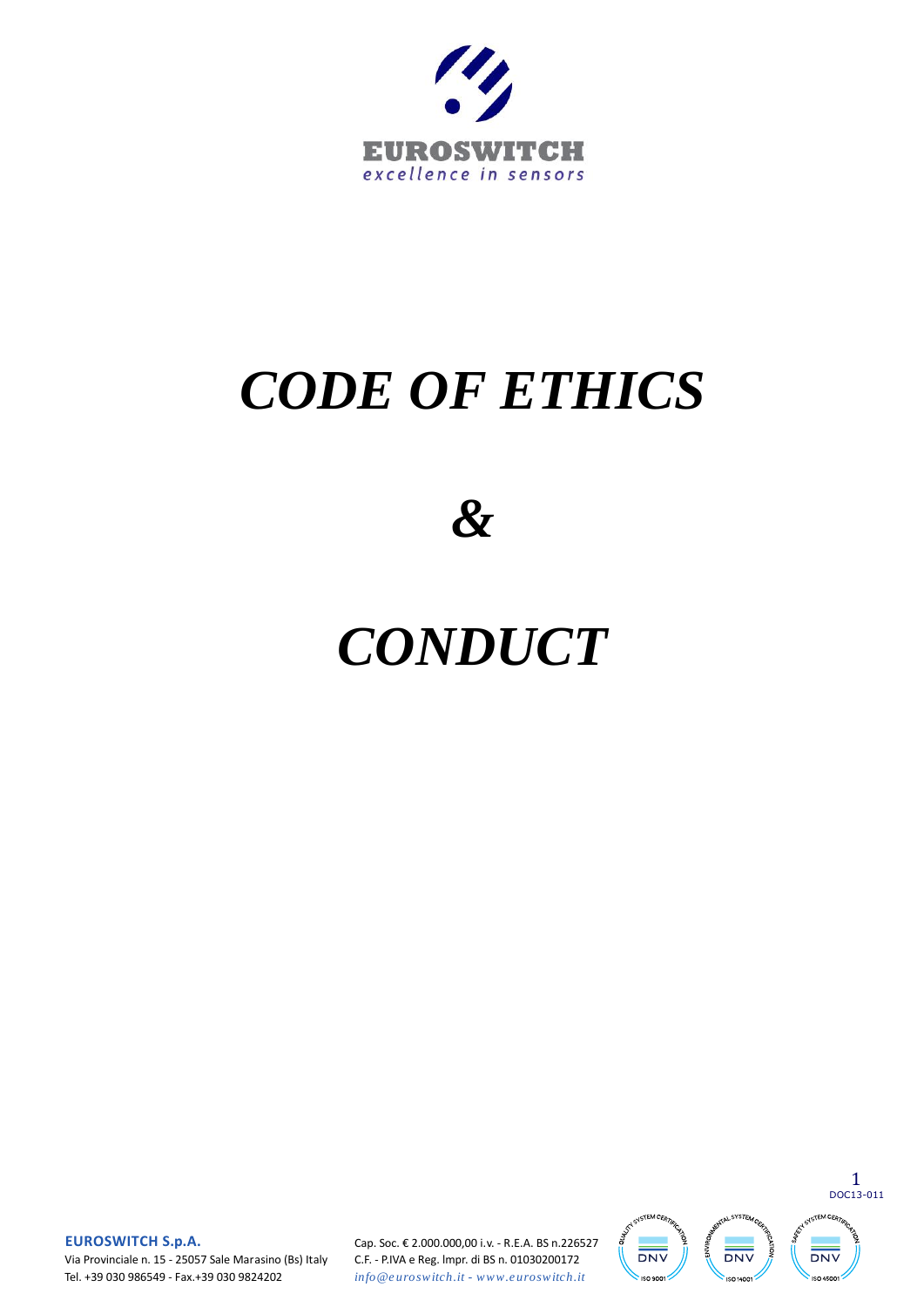

## **Contents**

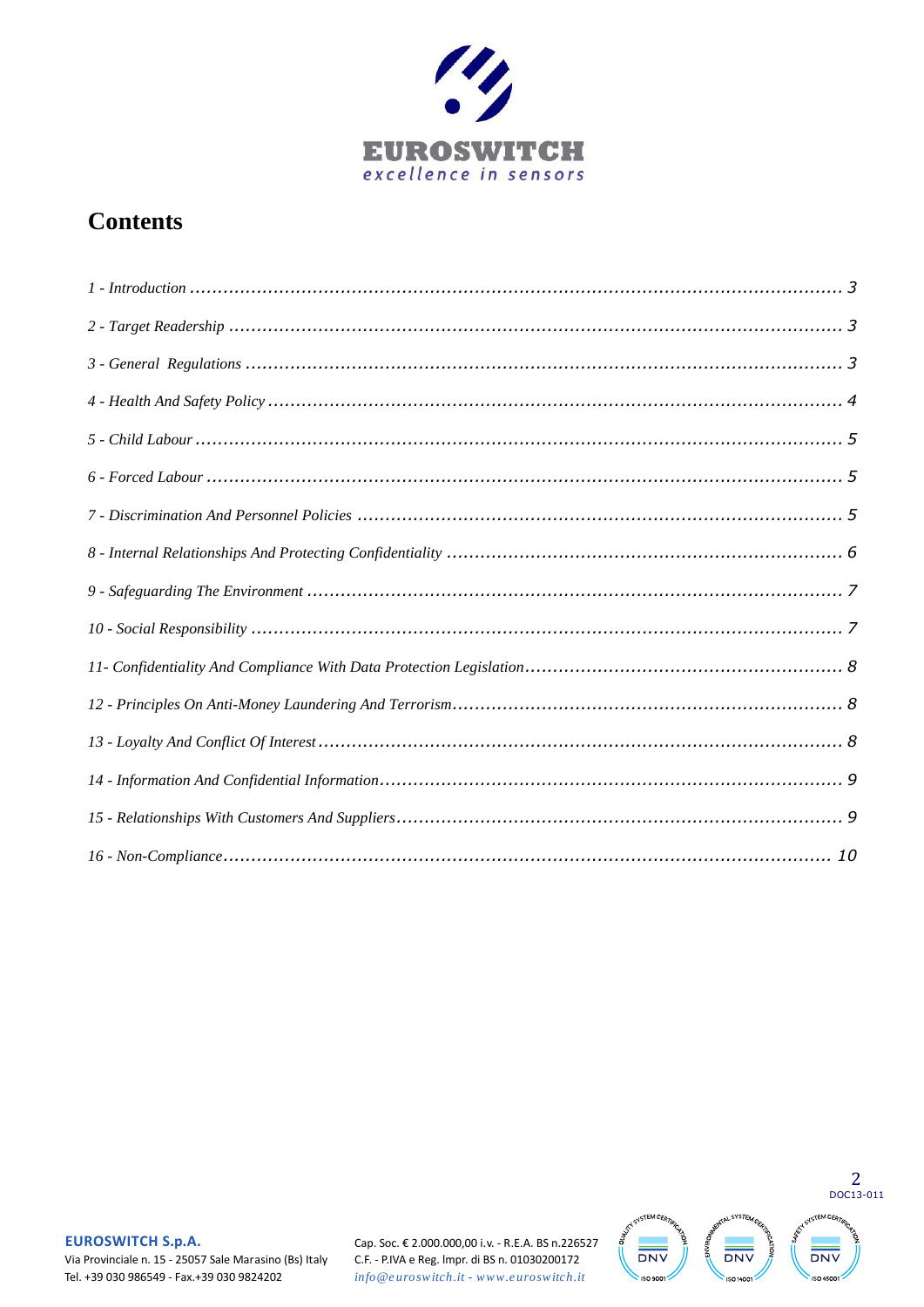

#### <span id="page-2-0"></span>**1 - INTRODUCTION**

This document has been created with the contribution of various company departments, and formalises a set of common, shared values the company has adhered to since it was founded and on which it has based its credibility when dealing with stakeholders during its day-to-day business.

When conducting its business, Euroswitch S.p.A. considers ethics to be an essential element for competitive success and ongoing sustainable growth.

We feel that the continual application of the principles contained in this document illustrate a serious commitment to employees and contractors working with the company.

### <span id="page-2-1"></span>**2 - TARGET READERSHIP**

The Ethics Code applies without exception to company departments, employees, external contractors, company business partners and suppliers who work with or have relationships with Euroswitch S.p.A.

The observance of these principles is essential for starting and continuing working relationships with the company. First and foremost it is up to the company management team to give substance to the values and principles contained in the Code, by fulfilling their responsibilities internally and externally. In practice, the existence of a code and its availability to personnel does not ensure it is complied with. Compliance with standards of conduct is not intrinsic to the existence of such codes, it is ensured by the actions and examples implemented by management representatives themselves. The role of company departments is therefore central for the implementation of the Code's principles within their tasks and areas of responsibility. In particular, Directors are held to comply with the Code's principles when suggesting and making any decisions that have an impact on the corporate assets, technology and business values, in addition to the wellbeing of employees, who contribute to company results through their work.

#### <span id="page-2-2"></span>**3 - GENERAL REGULATIONS**

An essential principle for Euroswitch S.p.A. is compliance with the legislation and regulations in force in the countries where the company operates. Furthermore, the company strictly adheres to the principles, objectives and regulations outlined in this Code. This commitment is required not only of personnel, but also external contractors, suppliers, and anyone who has a relationship with Euroswitch S.p.A.

Euroswitch S.p.A. will not tolerate the violation of these principles, and the company works to combat the material and moral corruption that could undermine its integrity by establishing organisational tools designed to prevent violation of the Code's principles, monitoring their compliance and actual implementation.

## **EUROSWITCH S.p.A.**<br>Via Provinciale n. 15 - 2505<br>Tel +39 030 986549 - Fax + Via Provinciale n. 15 - 25057 Sale Marasino (Bs) Italy Tel. +39 030 986549 - Fax.+39 030 9824202

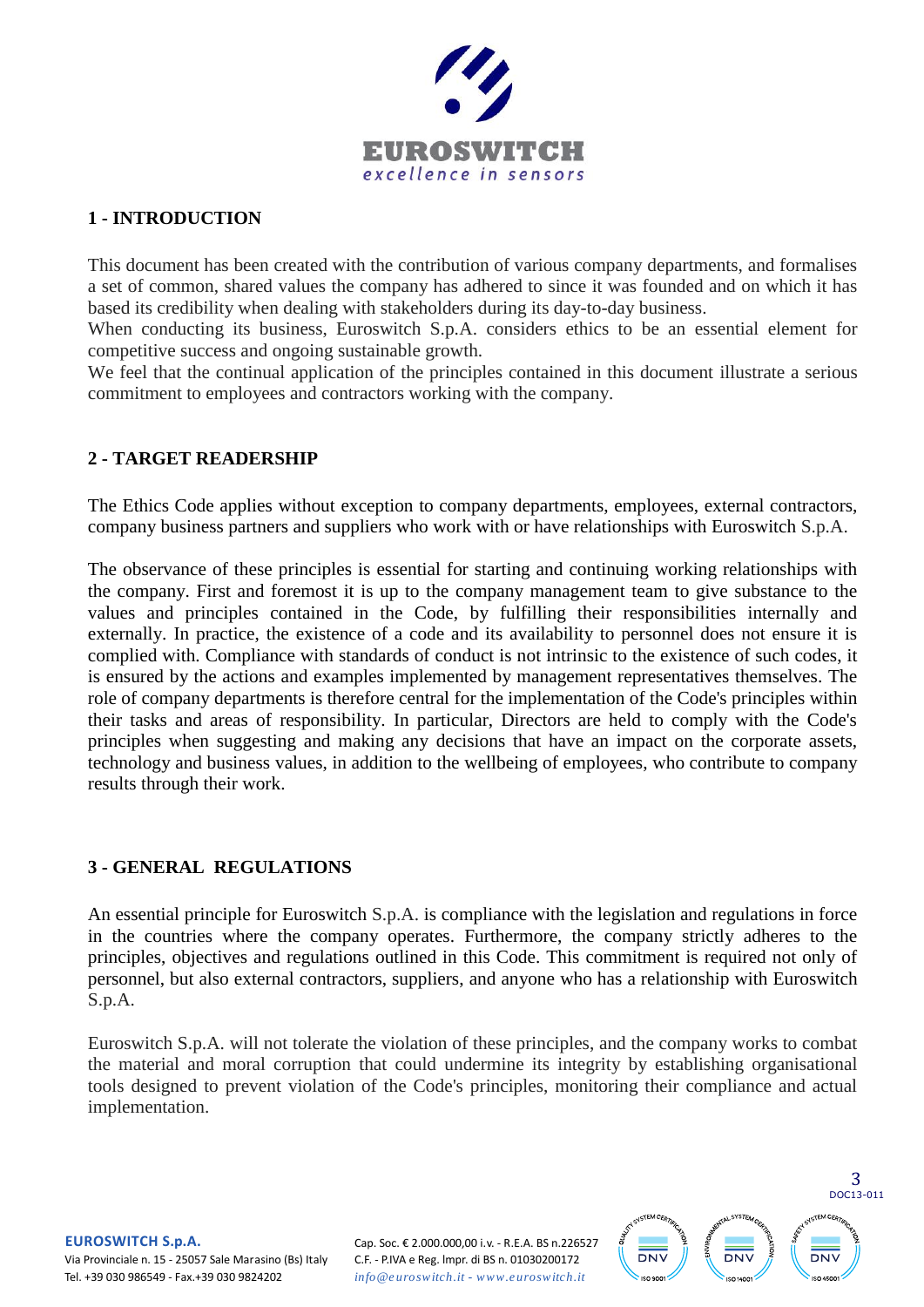

### <span id="page-3-0"></span>**4 - HEALTH AND SAFETY POLICY**

Euroswitch S.p.A. considers its commitment to its employees as essential for the development of the organisation. To this effect, respect for health, personal/collective safety and the environment is fundamental when pursuing the business purpose. Achieving this goal steers company decisions and the behaviour of all employees. Euroswitch S.p.A. is committed to implementing actions designed to:

- Identify, assess and manage risks to health and safety;
- Train and inform personnel exposed to these risks;
- Monitor and improve methods and work conditions.

It is the responsibility of every employee to take the utmost care to prevent accidents that involve colleagues and anyone involved in company business. Everyone must therefore implement their own tasks carefully, closely observing all safety and prevention measures put in place to prevent personal risk, and risks to colleagues and third parties.

The occupational health and safety policy aims to achieve the following basic objectives:

- Compliance with legislation on health and safety in the workplace.

 Euroswitch undertakes to ensure the integrity of the work environment is maintained, also through risk analysis, in order to ensure safe, healthy work conditions in accordance with the requirements set out in national legislation (Italian legislative decree 81/2008), conventions and international standards.

- Ongoing improvement in health and safety in the workplace;
- Prevention of industrial accidents and occupational diseases in the workplace;
- Refresher courses for personnel on health and safety issues in the workplace;
- Distribution of this policy and the objectives established by management among employees, contractors and visitors;
- Distribution of work safety implementation programmes within the company, also through employee safety representatives;
- Prior assessment of the safety implications of new processes and/or plants to be installed;
- Inclusion of issues relating to occupational health and safety under normal decision-making and management activities; the management of occupational health and safety involves everyone at Euroswitch S.p.A., from the managers through to the employees, each according to individual roles and responsibilities.

Objectives relating to occupational health and safety are defined annually by the management team and distributed to employees via their representatives, and are available for consultation by employees and external stakeholders.

**EUROSWITCH S.p.A.**<br>Via Provinciale n. 15 - 2505<br>Tel +39 030 986549 - Fax + Via Provinciale n. 15 - 25057 Sale Marasino (Bs) Italy Tel. +39 030 986549 - Fax.+39 030 9824202

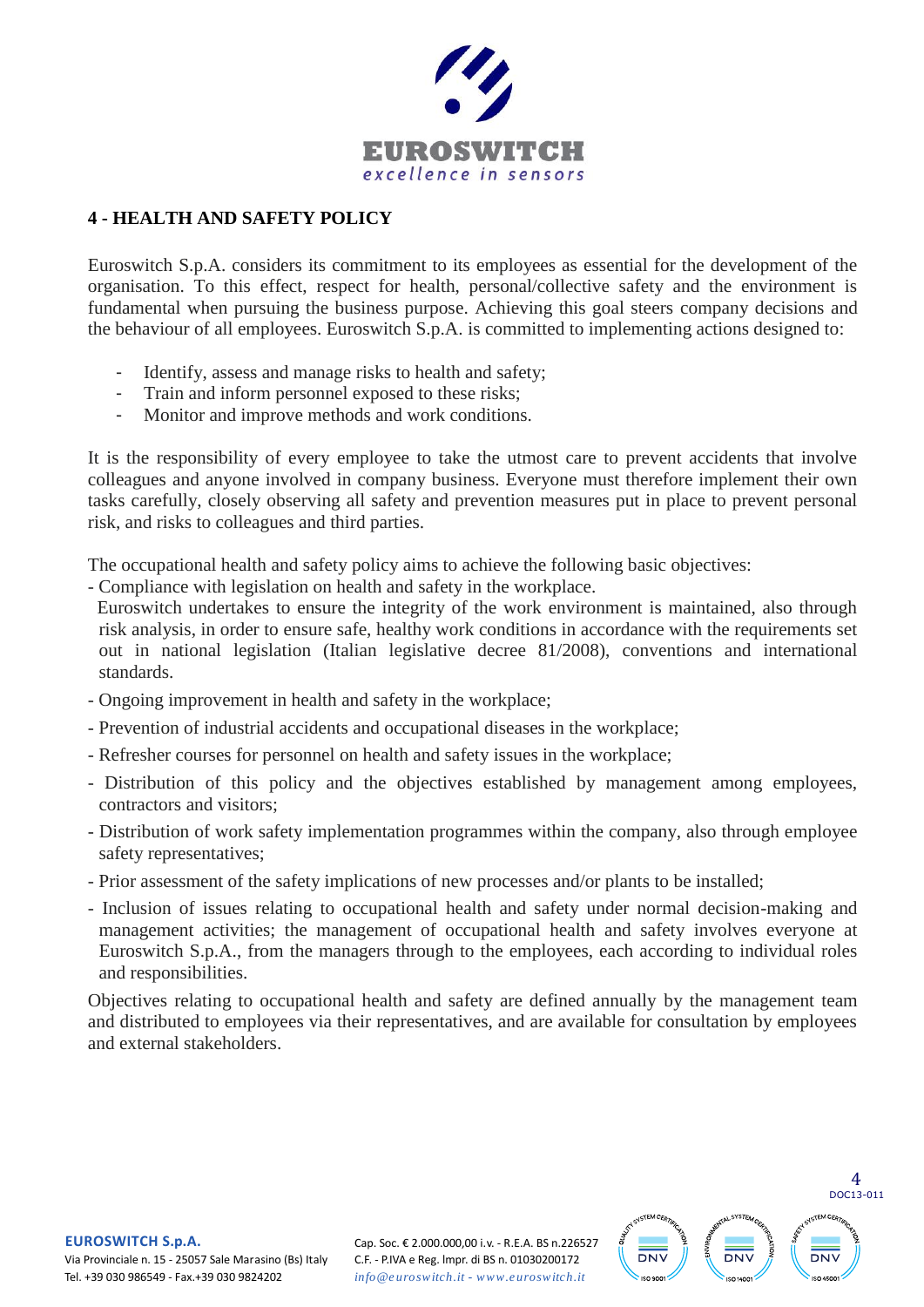

#### <span id="page-4-0"></span>**5 - CHILD LABOUR**

Euroswitch S.p.A. undertakes not to use child labour, and works to combat it among suppliers and subcontractors in accordance with the most stringent requirements defined in national legislation, the UN Convention on the Rights of the Child, the Universal Declaration of Human Rights, and international recommendations and conventions.

#### <span id="page-4-1"></span>**6 - FORCED LABOUR**

Euroswitch S.p.A. prohibits the use of forced labour among its employees, suppliers and subcontractors, in accordance with the most stringent requirements defined in national legislation, the Universal Declaration of Human Rights, and international recommendations and conventions. Therefore during the recruitment phase, the original versions of documents should not be left nor payments made in cash.

Conversely in the context of total transparency of personnel management, Euroswitch S.p.A. is always available to provide:

- clarification for employees regarding contributions and salary should the details not be clear;

- a copy of documents confirming legitimate employment.

The protection of employees is essential for Euroswitch S.p.A. Therefore the company does not enter into agreements or contracts in conflict with existing legislation.

All the recipients of the Code of Ethics, each according to their own role, are required to:

- guarantee and support the protection of individual freedom and human dignity as fundamental values in asserting individual identity;
- fight against the exploitation of labour by all possible means, including refraining from entering into business relations/agreements with third parties who exploit such labour;
- ensure that staff are employed by the company in accordance with such legal provisions as remuneration, social security contributions, working hours and holiday periods, as well as other labour and trade union rights that are granted to workers by laws, regulations in force and national and local collective bargaining agreements.

### <span id="page-4-2"></span>**7 - DISCRIMINATION AND PERSONNEL POLICIES**

Euroswitch S.p.A. undertakes to implement and ensure equal treatment within its organisation and among suppliers and subcontractors in relation to race, class, nationality, religion, disability, gender, sexual orientation, union/political affiliations during all company activities, in compliance with the most stringent requirements defined in national legislation, the Universal Declaration of Human Rights and the UN Convention to eliminate all forms of discrimination against women, and international recommendations and conventions, namely:



**EUROSWITCH S.p.A.**<br>Via Provinciale n. 15 - 2505<br>Tel +39 030 986549 - Fax + Via Provinciale n. 15 - 25057 Sale Marasino (Bs) Italy Tel. +39 030 986549 - Fax.+39 030 9824202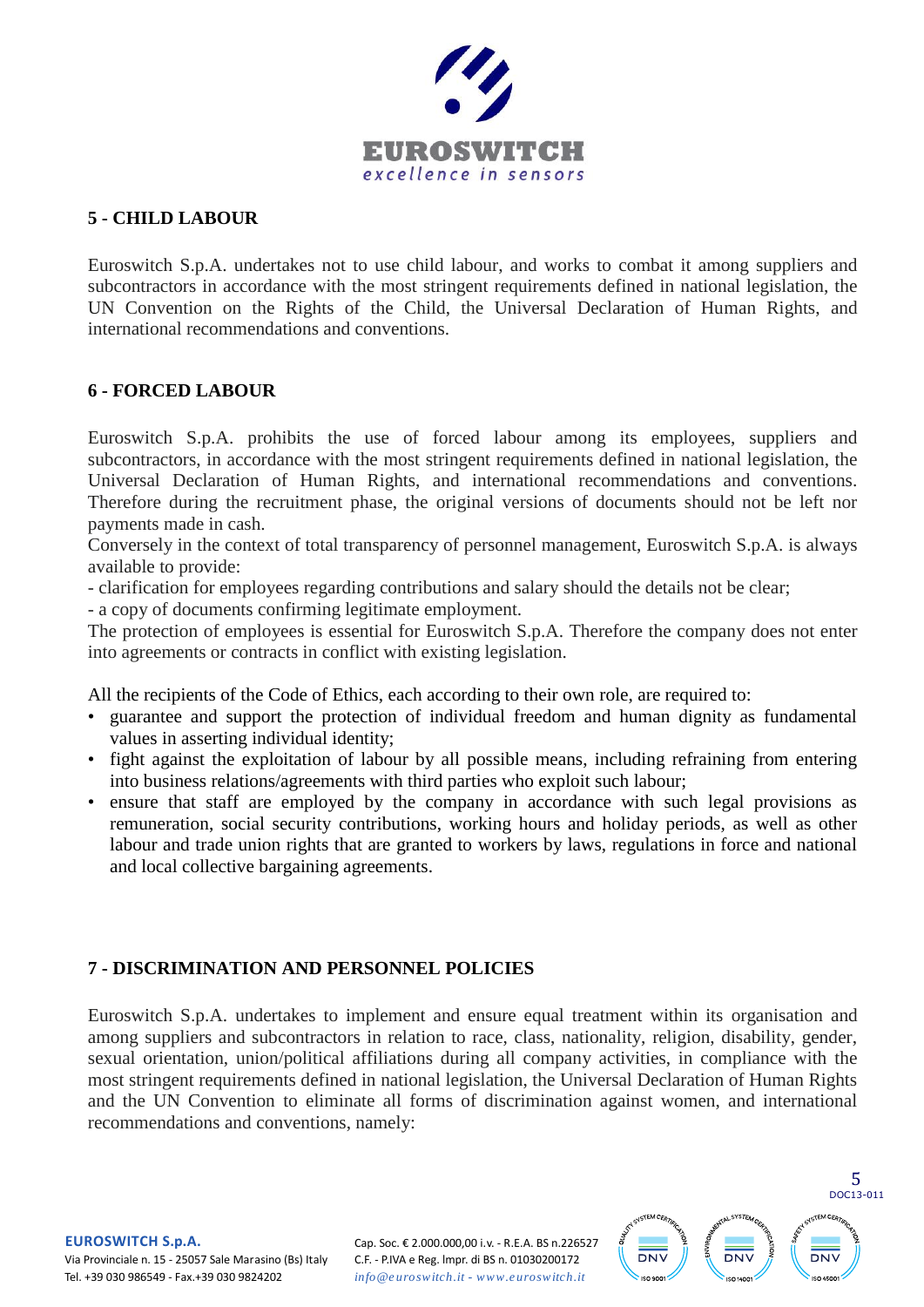

- during the recruitment phase via the definition, as far as possible, of objective parameters in terms of education, training, ability, and experience depending on the type of role assigned;
- in relation to remuneration;
- when defining training activities provided on the basis of actual work requirements;
- when awarding promotion, capitalising on the actual skills and abilities achieved by the employee;
- in dismissal and retirement procedures, by making choices on the basis of company needs, which will be outlined as objectively as is demonstrably possible;
- in permitting company personnel, in line with work requirements and applicable legislation, to implement principles or practices connected to race, class, nationality, religion, disability, gender, sexual orientation, union or political affiliations;
- promoting all of the aforementioned principles and especially tackling any type of behaviour including gestures, language or physical contact that breaches the values of this Code of Ethics.

Beyond the standard regulations, the company undertakes to create the conditions for a work environment that values and develops the ability of individuals and expresses their potential. Euroswitch feels its employees are an important asset to be developed and considered through policies based on respect, trust and appreciation.

Creating a hostile work environment through sexual harassment is strictly prohibited at Euroswitch S.p.A., and the company is committed to maintaining a professional working environment, free from inappropriate and disrespectful behaviour and communications of a sexual nature.

Every member of staff at Euroswitch S.p.A. is required to avoid sexual harassment by complying with the corporate rules of conduct and preventing inappropriate behaviour on the part of third parties by reporting and communicating any misconduct to Supervisors. Anyone who believes he or she has been sexually harassed, or has knowledge of actual or suspected sexual harassment against someone else, is required to report such conduct immediately to his or her Supervisor.

All reports shall be handled promptly and treated as confidential.

Any kind of retaliation against anyone who has reported or intends to report any misconduct or has participated in any way in the investigation, proceedings or testimony is prohibited. If an investigation reveals that the report is true, the whistleblower must be guaranteed prompt protection and appropriate disciplinary action must be taken to stop the sexual harassment without delay.

### <span id="page-5-0"></span>**8 - INTERNAL RELATIONSHIPS AND PROTECTING CONFIDENTIALITY**

All contractors must operate according to the roles and responsibilities they have been assigned. Relationships between colleagues operating at any level of the company must be a model of mutual respect, transparency, integrity and good faith, without any form of discrimination.

In particular, departmental managers must lead by example in this regard when dealing with contractors.



**EUROSWITCH S.p.A.**<br>Via Provinciale n. 15 - 2505<br>Tel +39 030 986549 - Fax + Via Provinciale n. 15 - 25057 Sale Marasino (Bs) Italy Tel. +39 030 986549 - Fax.+39 030 9824202

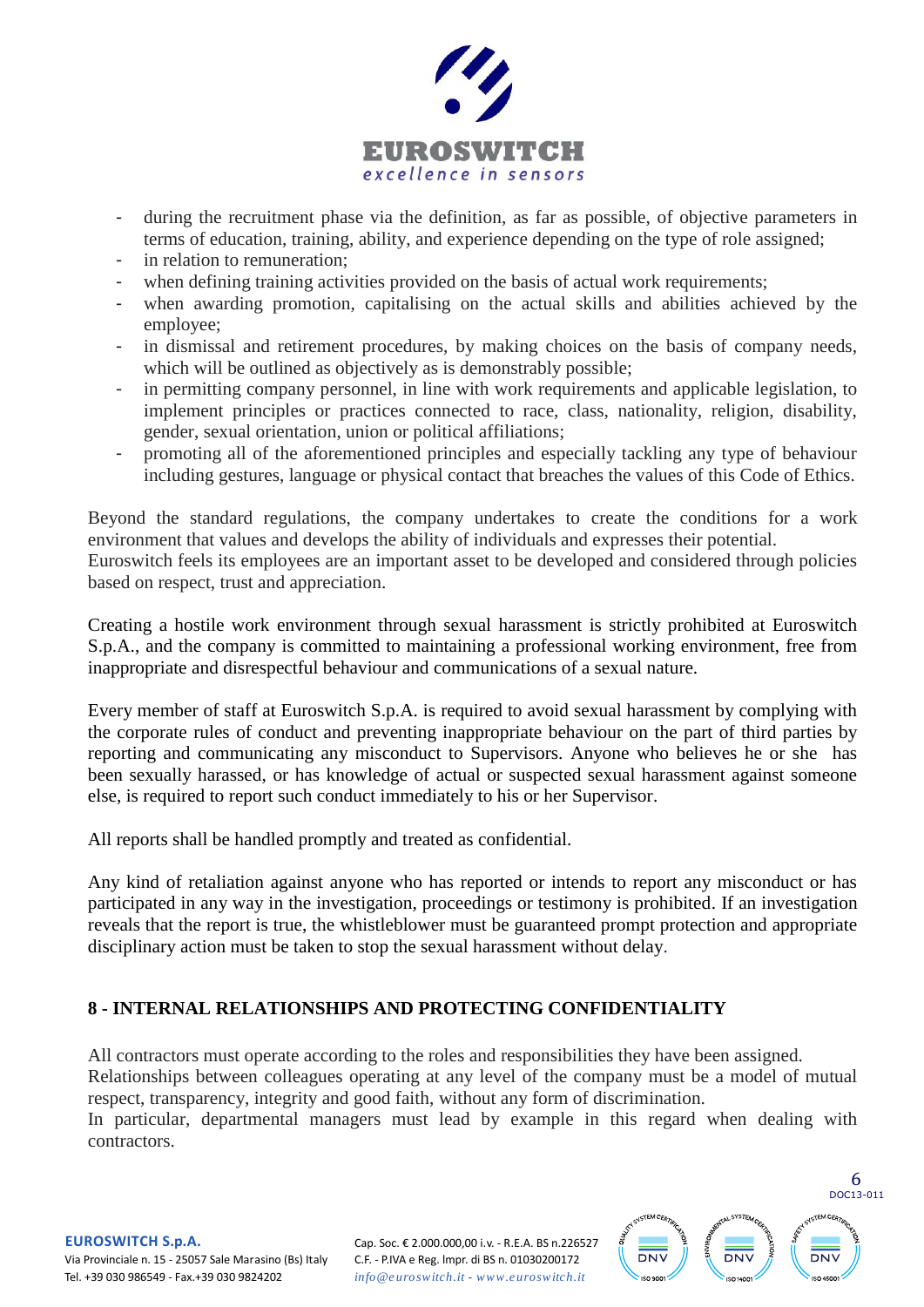

Mutual collaboration between parties involved in the same activity or operation represents an essential ingredient for the company and is a critical factor for its success.

Within the company, relationships between colleagues must aim at building a friendly atmosphere and professional collaboration.

A right to confidentiality is the right of all employees and contractors and must be respected, especially in relation to the requirements set out by Italian Legislative Decree no. 196 of 30 June 2003, as amended (Privacy Act), in addition to procedures and instructions provided by company representatives in this regard.

Euroswitch S.p.A. adopts suitable means so that external and internal communication of any nature is managed in compliance with existing legislation and the principles of transparency and integrity.

Employees are required to respect confidentiality with regards to any information they have access to while performing their tasks within the company.

### <span id="page-6-0"></span>**9 - SAFEGUARDING THE ENVIRONMENT**

Euroswitch S.p.A. conducts its business and pursues its objectives in a manner that safeguards the environment and is in line with legislation on the subject.

Through its Environmental Management System the company views environmental issues as being among its main priorities, assigns clear roles and responsibilities, and monitors communication with internal/external stakeholders.

To this effect Euroswitch S.p.A. closely follows the development of national and European legislation on the environment.

The company undertakes to:

• comply with existing national and international legislation on the environment;

• promote the development and distribution of environmentally-friendly technologies;

• raise awareness among personnel in relation to the environmental impact and aspects relating to their activities, and operate in a manner that safeguards the environment, therefore contributing to achieving company objectives;

The focus Euroswitch S.p.A. puts on these issues is confirmed by the fact that the Environmental Management System is certified in accordance with the ISO 14001:2015 standard.

#### <span id="page-6-1"></span>**10 - SOCIAL RESPONSIBILITY**

Euroswitch S.p.A. is aware of the direct and indirect affect that company activities can have on the conditions, economic and social development, and general wellbeing of society, in addition to the importance of acceptance within the communities where it operates.

For this reason, Euroswitch S.p.A. aims to make environmentally sustainable investments in full consideration of local and national communities, also supporting initiatives with cultural and social value in order to improve its reputation and social standing.



**EUROSWITCH S.p.A.**<br>Via Provinciale n. 15 - 2505<br>Tel +39 030 986549 - Fax + Via Provinciale n. 15 - 25057 Sale Marasino (Bs) Italy Tel. +39 030 986549 - Fax.+39 030 9824202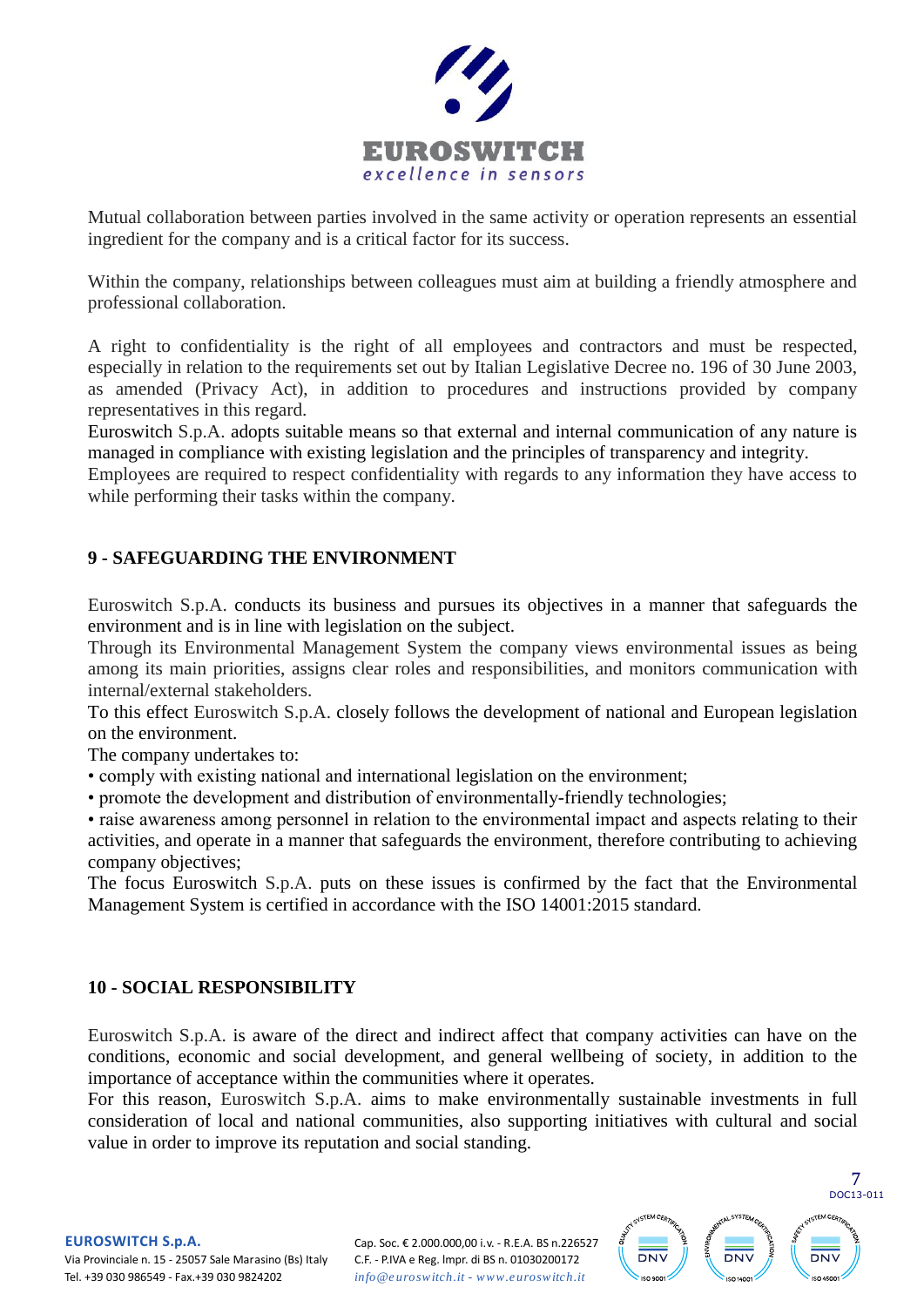

The company is committed to maintaining relationships with local, national, and international government organisations with full transparency and collaboration, and respect for mutual autonomy.

## <span id="page-7-0"></span>**11- CONFIDENTIALITY AND COMPLIANCE WITH DATA PROTECTION LEGISLATION**

Euroswitch S.p.A. protects the confidentiality of information and data in its possession, operating in compliance with the relevant legislation.

Personnel of all rank and level and external contractors are required to comply with this principle even after the working relationship has ended.

The requirement to keep information confidential also applies to all other stakeholders with whichi is has established relations under contracts of any type, through specific contractual clauses or the signing of confidentiality agreements.

Euroswitch S.p.A. adopts suitable strategies so that external and internal communication of any nature is managed in compliance with existing legislation and the principles of transparency and integrity.

## <span id="page-7-1"></span>**12 - PRINCIPLES ON ANTI-MONEY LAUNDERING AND TERRORISM**

Euroswitch S.p.A. recognises the primary value of democratic order and free political persuasion recognised constitutionally by the Italian Government.

Euroswitch S.p.A. prohibits any behaviour that could constitute or be connected to terrorist activity or a threat to the democratic order of the State, cross-border crime, including Mafia activities, money laundering, the use of money, goods or assets of unlawful origin, and incitement to make false statements to the authorities.

Employees or contractors who, in the course of their work, become aware of any acts or conduct that could constitute terrorist activity of any kind, or be connected to any of the aforementioned crossborder crimes, or assistance or funding for these activities, or a threat to democratic order, must report the matter to their superiors immediately, subject to legal obligations.

## <span id="page-7-2"></span>**13 - LOYALTY AND CONFLICT OF INTEREST**

All employees and contractors at all levels are held to behave with integrity and loyalty towards the company.

The following conduct is therefore prohibited inside or outside the company:

- conduct which could jeopardise the interests of Euroswitch;

- obtaining direct/indirect benefits in favour of the employee, employee relatives or other third parties by using/misusing assets, resources, expertise and role carried out within the company.

Any existing or potential conflicts of interest must be openly declared by the employees involved to direct-line managers.



**EUROSWITCH S.p.A.**<br>Via Provinciale n. 15 - 2505<br>Tel +39 030 986549 - Fax + Via Provinciale n. 15 - 25057 Sale Marasino (Bs) Italy Tel. +39 030 986549 - Fax.+39 030 9824202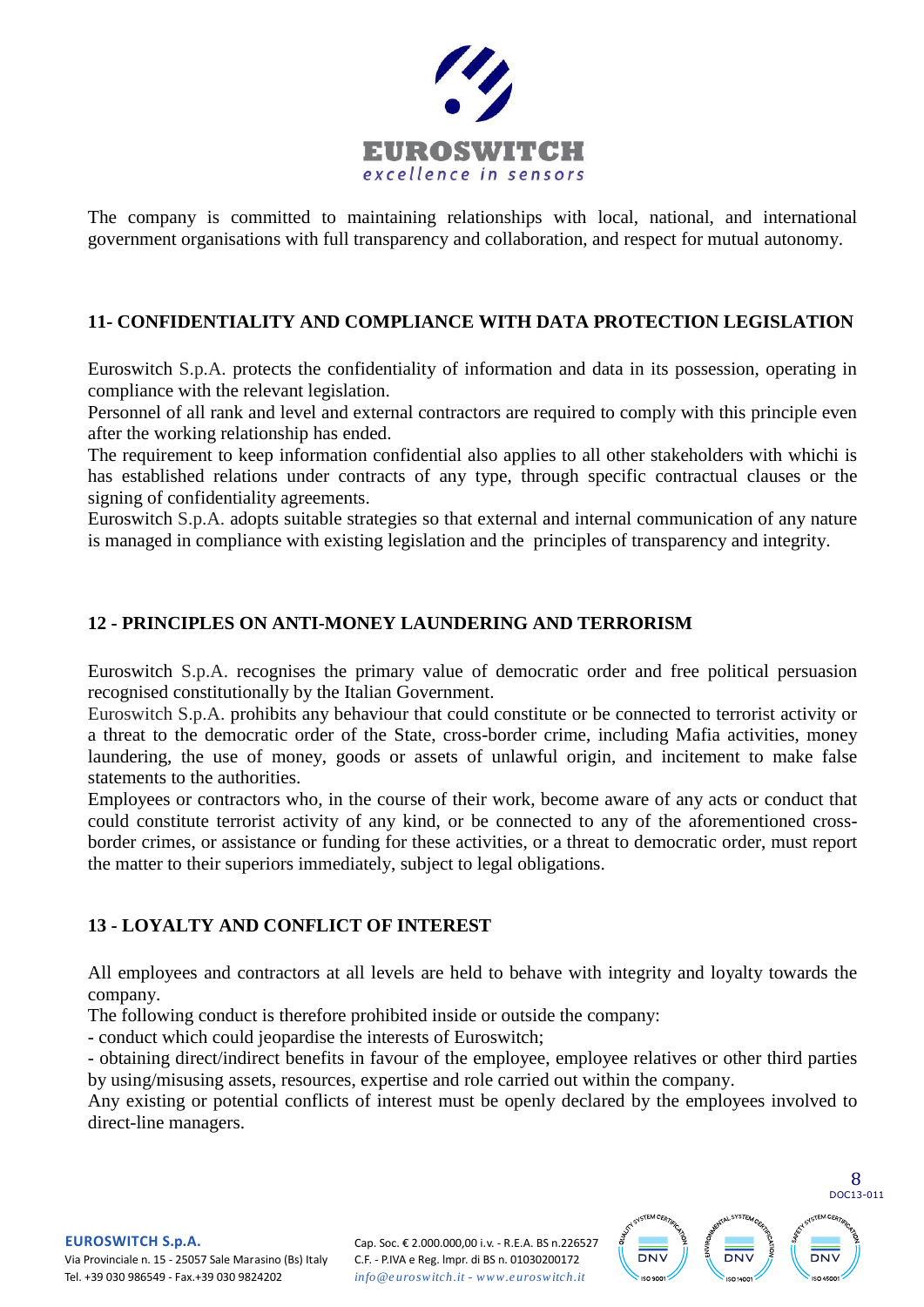

#### <span id="page-8-0"></span>**14 - INFORMATION AND CONFIDENTIAL INFORMATION**

All data, knowledge and documents of any type and in any format which relate to Euroswitch in any way and in any context, in addition to associates, directors, managers and employees of Euroswitch, are classed as 'information'.

Confidential information is defined as information which, as well as corresponding to the definition outlined above, is not for the public domain.

This includes, by way of example and not limited to, confidential information on: knowledge; technological processes; commercial, industrial and strategic plans; financial and strategic operations; lists of customers, suppliers, contractors, and corresponding business/financial conditions; personal details of employees and contractors.

As a general rule, all ordinary/confidential information must only be accessible to employees or other authorised parties within the limits required for implementing work roles and tasks.These parties are held to maintain confidentiality in relation to the information they have access to, and use it for the permitted purposes.

All employees must keep information confidential, even if it is not expressly classed as such, and if they become aware of confidential information this must be reported immediately to line managers, while implementing any actions required to prevent this information being disclosed to third parties.

Ordinary/confidential information must not be disclosed by employees to third parties, or be used directly or indirectly by employees or individuals connected with employees for operations of a personal nature. The breach of any of the above will be classed by Euroswitch as gross misconduct.

### <span id="page-8-1"></span>**15 - RELATIONSHIPS WITH CUSTOMERS AND SUPPLIERS**

Customer relationships must aim to improve the quality of the product provided.

These relationships must be based on mutual transparency and compliance with market regulations and rules on competition. Business policies must comply with applicable legislation in the relevant jurisdictions, and implemented on the basis of documentation designed to demonstrate the rights of parties on mutual terms.

Negotiations with customers must be carried out in accordance with mutual business integrity, good faith, and the commitments undertaken.

Relationships with suppliers must focus on obtaining the best cost-effective service, in compliance with free negotiation and the specific nature of those suppliers.

The selection of suppliers and the negotiation of purchasing conditions for goods and services on behalf of Euroswitch must take place transparently and according to parameters of competitiveness, objectivity, integrity, quality and guarantees provided, while also considering objective parameters that create value for the company.

Pressure of any kind when choosing suppliers must be rejected and reported to line managers.

It is prohibited for employees in any role and at any level to gain personal benefit, or benefit for others, as a direct or indirect result of relationships with suppliers. In particular, it is prohibited to accept gifts or other benefits that could be perceived as a way of influencing impartiality and integrity when making decisions.



**EUROSWITCH S.p.A.**<br>
Via Provinciale n. 15 - 2505<br>
Tel +39 030 986549 - Fax + Via Provinciale n. 15 - 25057 Sale Marasino (Bs) Italy Tel. +39 030 986549 - Fax.+39 030 9824202